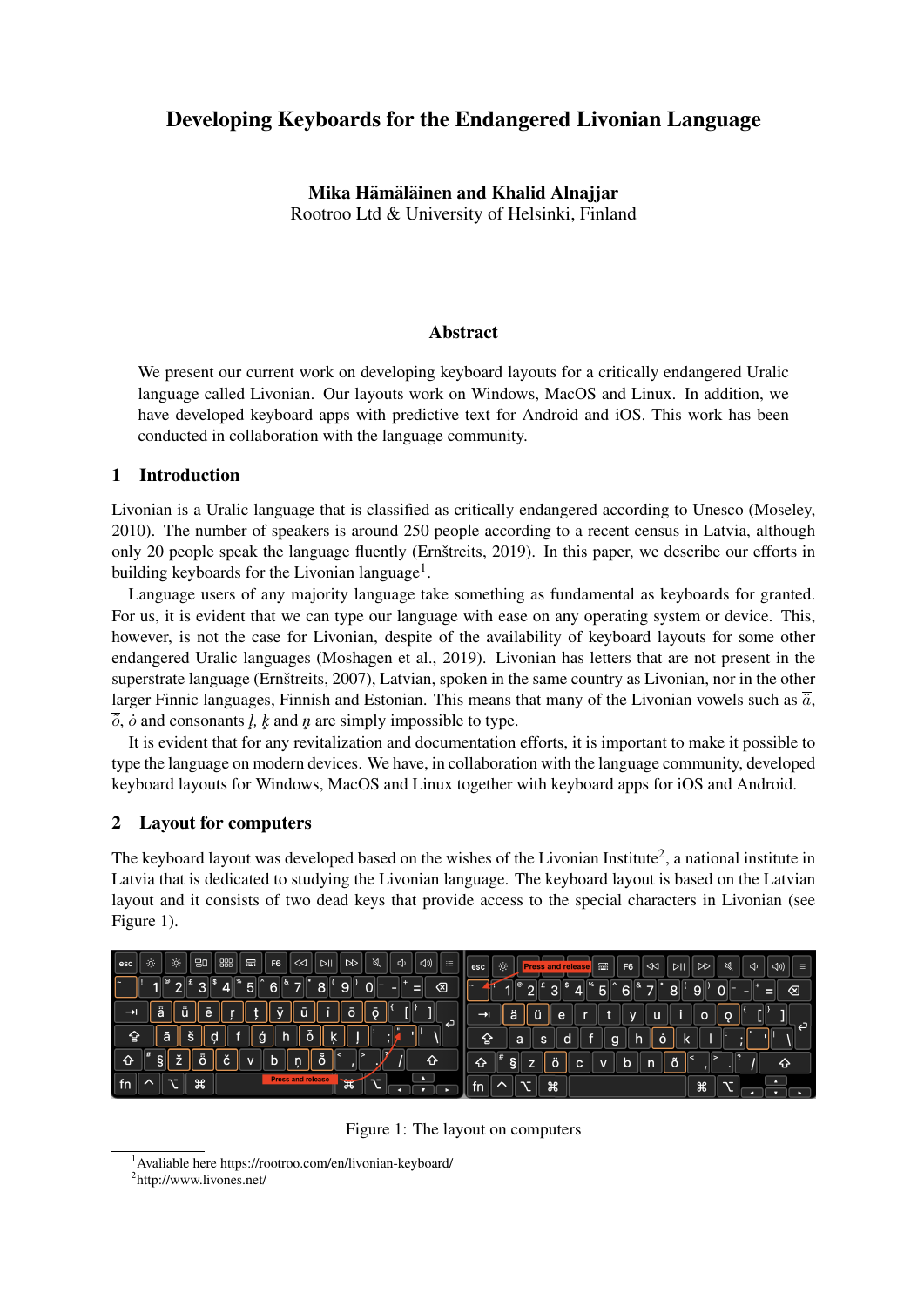For the practical matter of installing the keyboard on a computer, we ran into an interesting problem that many endangered languages are bound to face. While MacOS accepted the keyboard to be installed under the Livonian language, Windows forced us to have our keyboard install itself as a Latvian keyboard. This is because Microsoft maintains their own list of numerical language codes<sup>3</sup>. This list does not recognize Livonian at all as a language.

## 3 Layout for phones

For Android and iOS (see Figure 2), we included the special characters under their unaccented counterparts. In some languages, such as Finnish, the accented letters appear as their own dedicated keys  $(\ddot{a}, \ddot{o} \text{ and } \hat{a})$ . However, this is not a practical solution for Livonian because the layout has altogether 28 different accented characters. What increases the number of characters in Livonian is the orthographic decision of marking long vowels with a macron ( $\bar{e}$  vs.  $e$ ). As all vowels in Livonian can be made long, this means that macron can be added to all vowels, even the ones that already have an accent ( $\frac{\partial}{\partial}$  vs  $\delta$ ).

|     | tierōdadrōț |   |      | tierābi |   |        | tierāvīļa |   |  |
|-----|-------------|---|------|---------|---|--------|-----------|---|--|
| q   | W           | e | r    | t<br>У  |   | i<br>u | o         | р |  |
| a   | S           | d | f    | g       | h | İ      | k         |   |  |
| ♦   | Z           | X | c    | V       | b | n      | m         | ⊗ |  |
| 123 |             |   | vait |         | ı |        |           |   |  |

Figure 2: The keyboard on phones

As opposed to the computer layouts, the mobile keyboards need to be able to predict text. Currently, we use the Livonian words from the Finnish-Livonian dictionary<sup>4</sup> to predict text. This is not an optimal solution as we can only recommend lemmas as opposed to inflectional forms. However, inflectional forms are problematic from the point of view of normativity. Even if we had access to data with inflections, not all inflectional forms have been studied well enough to derive a normative recommendation for them despite of the relatively extensive linguistic research on Livonian (cf. (Tuisk and Pajusalu, 2018)). Naturally, there are several dialectal ways of inflecting words, but the normative forms are yet to be established by the Livonian Institute.

Recommending forms that are dialectal or erroneous can be harmful for the language in the long run (cf. (Zeps, 1974)). This is a serious problem because a great part of the Livonian speaking community is not fluent in the language in the L1 level. This means that using a corpus-driven approach to derive the recommendations might result in non-normative or "bad" Livonian (cf. (Hämäläinen, 2021)).

## 4 Conclusions and future work

In this paper, we have described our practical work in building the most essential tool for any language in the modern era, namely a keyboard. We have described some of the challenges that are hindering the development such as the lack of recognition of Livonian by large companies and the reliability of any existing corpora as being representative of "good" or normative Livonian. Also, the language is under a process of getting normative forms, which means that currently it is not always clear what should be considered "good" and "bad" Livonian.

Our immediate future direction is to develop spell checkers in close collaboration with the language community. Although, it is to be remembered that the spell checkers can only recommend corrections for the forms that have already been established in the normative language. There is an extensive work on rule-based morphology for Livonian that has been conducted in the past (Rueter, 2014). We plan to build the spell checking using this resource as a starting point.

<sup>3</sup> https://docs.microsoft.com/en-us/openspecs/windows protocols/ms-lcid/70feba9f-294e-491e-b6eb-56532684c37f 4 https://gtsvn.uit.no/langtech/trunk/words/dicts/finliv/